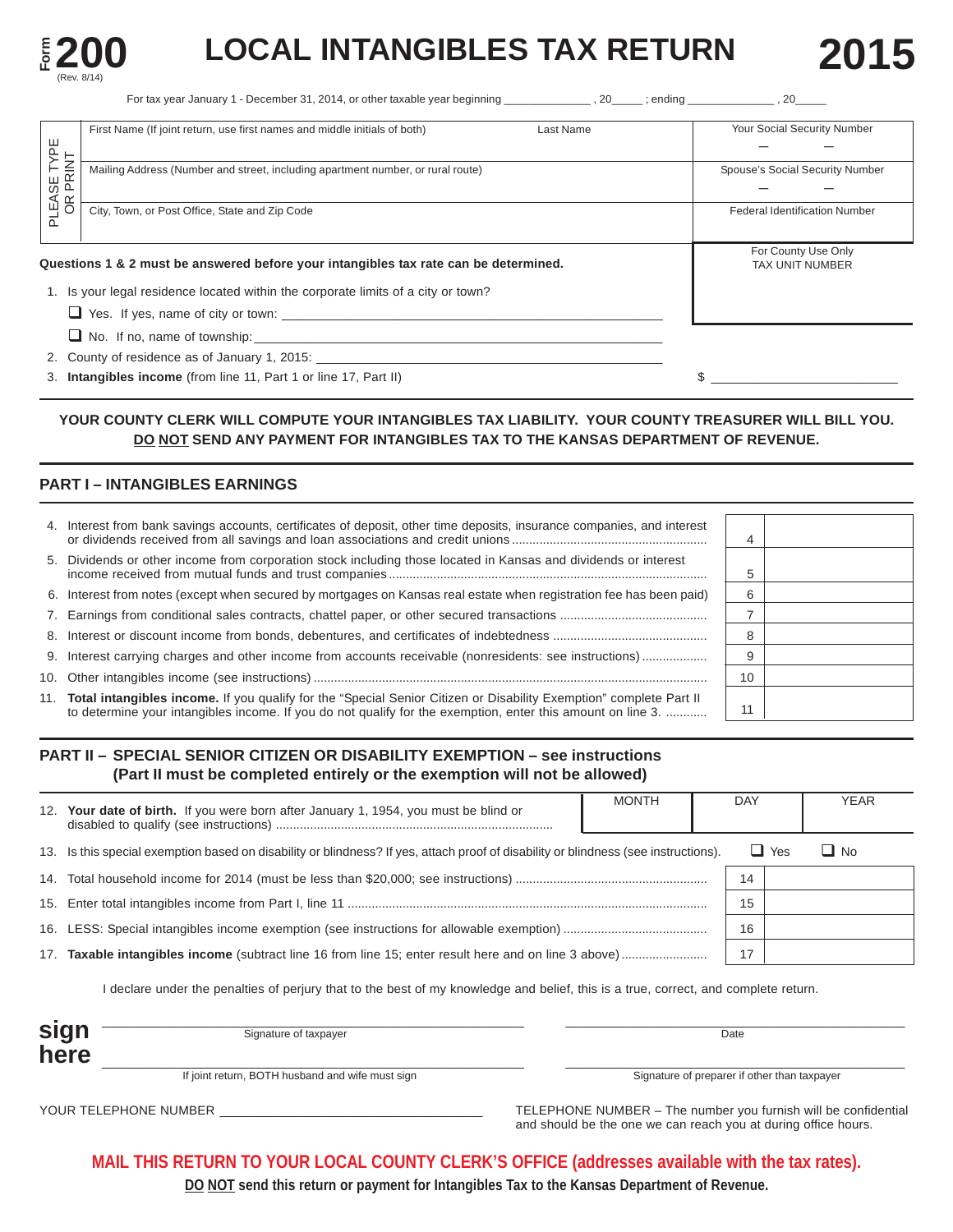# **INSTRUCTIONS FOR 2015 LOCAL INTANGIBLES TAX RETURN**

The intangibles tax is a local tax levied on gross earnings received from intangible property such as savings accounts, stocks, bonds, accounts receivable, and mortgages. It is not to be confused with the state income tax which is used to support state government.

**WHO MUST FILE INTANGIBLES TAX.** All Kansas residents and corporations owning taxable property and every nonresident owning accounts receivable or other intangible property with a Kansas business situs, receiving earnings from this property during the calendar year or fiscal year ending in 2014, must file a Form 200. **If you live in an area that has no intangibles tax, or your tax due is less than \$5, you do not have to file a Form 200.** 

Individuals or corporations having intangible earnings shall be deemed to have received these earnings at the individual's dwelling or the corporation's principal business office, within the State of Kansas. The earnings are then subject to intangibles tax if the individual's dwelling or the corporation's principal office is within a jurisdiction which has imposed the local intangibles tax. Parents of minors owning intangible property, conservators, trustees, beneficiaries of trusts, executors, administrators, receivers, and certain agents are required to file a Form 200. Senior citizens or disabled persons are also required to file a Form 200, but may be entitled to a special senior citizen or disability exemption, explained in Part II.

**EXEMPT INTANGIBLES INCOME.** Intangibles tax does not apply to: interest on notes secured by Kansas real estate mortgages on which a registration fee has been paid; earnings on individual retirement and Keogh accounts and other qualified retirement plans; bonds and other evidences of indebtedness issued by the federal government, the State of Kansas or any of its municipal or taxing subdivisions, certain distributions of subchapter S corporations; certain reimbursements of interest paid on notes, the proceeds of which were the source of funds for another note; and dividends from stock of a bank, savings and loan association or regulated investment company located in Kansas or from doing business in Kansas. National bank associations, state banks, federal and state chartered savings and loan associations, trust companies, credit unions, and certain non-profit corporations operating or providing hospitals, psychiatric hospitals, adult care homes, private children's homes and housing for the elderly are exempt from intangibles tax.

**WHEN AND WHERE TO FILE.** If you have intangibles income, you must file a Form 200 with your local County Clerk's office (addresses follow the tax rates) on or before April 15, 2015 (there are no provisions for extensions of time to file Form 200). **Do not enclose Form 200 with your Kansas Income Tax Return (K-40) or mail your payment to the Department of Revenue.** The county clerk will compute your tax and you will be billed by your local county treasurer in November 2015. If your return is delinquent, interest and/or penalty may be assessed by the county treasurer's office. This will be included in your tax billing when you receive it. If your tax is less than \$5, you will not be billed.

**AMENDED RETURNS.** To correct an error on a Form 200 that has already been filed, complete another Form 200 with the correct information and write "AMENDED" across the top. Attach a letter explaining the correction.

**ASSISTANCE.** If you need assistance in completing your Intangibles Tax Return, Form 200, contact your local County Clerk's office.

### **SPECIFIC LINE INSTRUCTIONS**

Print or type your name, address and Social Security number(s) or federal identification number. If your accounting records are maintained by *fiscal year*, indicate the year in the space provided above your name.

**LINE 1:** Mark the appropriate box. If YES, enter the city or town where your residence is located. If NO, enter the township where your residence is located. **Do not** enter both a city and a township name.

LINE 2: Enter the name of the county in which your residence is located.

LINE 3: Enter the intangibles income computed in Part I, line 11; or, if you qualify for the special senior citizen or disability exemption, enter the amount from Part II, line 17.

### **PART I - INTANGIBLES EARNINGS**

**There are no exemptions or deductions allowable to reduce total gross earnings as reported on this return.** 

LINE 4: Enter interest or other income received or credited to your account from bank savings accounts, bank checking accounts, certificates of deposits, and other time deposits, regardless of the bank's location or when the security was owned. Also, enter any interest or dividends received or credited to your account by savings and loan associations and credit

union regardless of location. Enter all interest received or credited to your account from funds left on deposit with insurance companies. Any interest received from the federal government is non-taxable and should not be reported on line 4.

If you incurred a penalty for early withdrawal of funds, report only the amount of interest actually received from each account. If the penalty incurred is greater than the amount of interest, the excess penalty cannot be used to reduce income from other sources.

LINE 5: Enter all dividends or other income received or credited to your account from corporation stocks, regardless of where the corporation is located. Do not report dividends from insurance policies or patronage dividends for co-ops based on business done with the co-ops. Also enter all investment income received from mutual funds and trust companies. Do not report capital gains.

**LINE 6:** Enter all interest, discount interest, or other earnings received from notes receivable, unless the notes are secured by a Kansas mortgage on which a mortgage registration fee has been paid. Do not report the principal from notes or loans.

**LINE 7:** Enter all interest or other income received from notes or accounts which are secured by conditional sales contracts or chattel mortgages.

**LINE 8:** Enter interest or discount income received from bonds and debentures. Income from bonds issued by states or their political subdivisions other than Kansas are subject to tax.

**LINE 9:** Enter all interest, carrying charges, or other earnings from accounts receivable received during the tax year, regardless of when the account was opened or closed. Nonresidents must report all income which has a Kansas business situs.

LINE 10: Enter all other income from intangible property which is not included on lines 4 through 9. This includes taxable intangible income from trusts, estates, brokerage accounts, etc.

**LINE 11:** Add lines 4 through 10 and enter the result on line 11. If you do not qualify for the *special senior citizen or disability exemption* (see Part II), then enter the amount from line 11 on line 3.

### **PART II - SPECIAL SENIOR CITIZEN OR DISABILITY EXEMPTION**

**WHO MAY QUALIFY.** To be eligible for the special intangibles income exemption found at K.S.A. 12-1,109(c)(1), you must be 60 years of age or older on or before January 1, 2015; **or** have been disabled or blind during all of 2014, regardless of age; AND have a household income of \$20,000 or less. If your total household income for 2014 is between \$15,000 and \$20,000, the \$5,000 intangibles income exemption is reduced by the amount your total income exceeds \$15,000. If married, only one spouse can claim the special intangibles income exemption. This special exemption cannot be claimed for a decedent who died prior to January 1, 2015.

**LINE 12:** Enter the month, day, and year of your birth.

**LINE 13:** To claim the special exemption for a disability or blindness, you must have been disabled or blind during the entire year of 2014. If you are filing as a disabled person, attach a copy of your Social Security certification of disability letter showing proof you received Social Security benefits during the entire year of 2014 based upon your disability. If you are not covered by Social Security, you must furnish medical proof that your disability has qualified you as a disabled person under the provisions of the Social Security Act. If you are blind, submit a visual acuity statement from your doctor.

**LINE 14:** Add the total income received from ALL sources during 2014 by you, or you and your spouse. Include wages, Social Security (except Social Security Disability payments), railroad retirement, and any other pension income; interest, dividends, salaries, commissions, fees, bonuses, tips and any gain from the sale of property. Include also your share of income received from partnerships, estates, trusts and royalties, net rental income, and business or farm income. Net operating losses and net capital losses may not be used to reduce total income. If this total is greater than \$20,000, stop here and enter the amount from line 11 of Part I on line 3.

**LINE 15:** Enter the total intangibles income from Part I, line 11.

**LINE 16:** If your total household income on line 14 is \$15,000 or less, enter \$5,000 on line 16. If line 14 is greater than \$15,000 but less than \$20,000, subtract the amount over \$15,000 from \$5,000, and enter the result on line 16. Example: If line 14 is \$18,000, enter \$2,000 on line 16.

**LINE 17:** Subtract line 16 from line 15 and enter the result on line 17 and on line 3. This is your taxable intangibles income.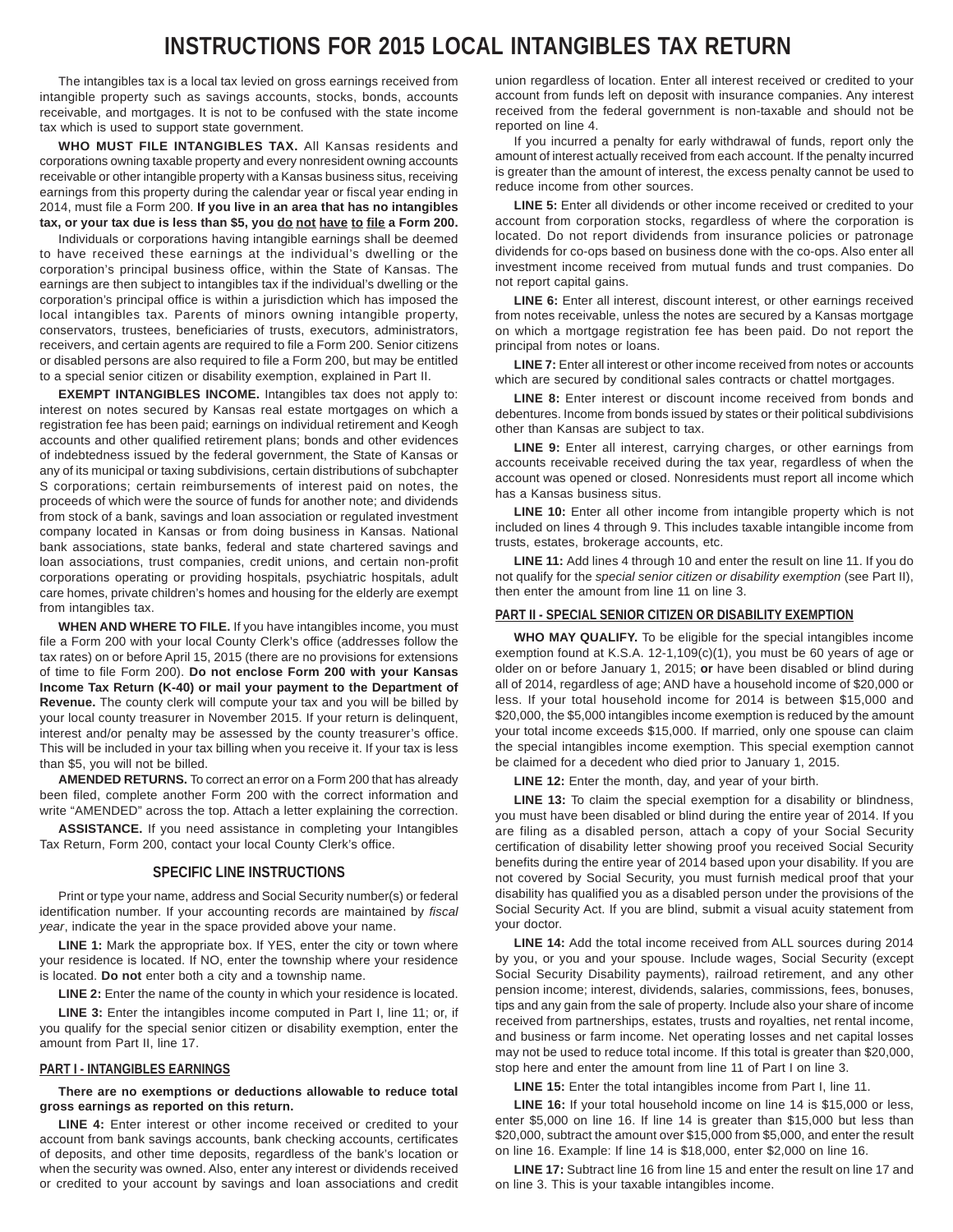# **2015 INTANGIBLES TAX RATES and COUNTY CLERK ADDRESSES**

The following list is the 2015 Intangibles Tax Rates **for the counties of Kansas that impose a tax**, as well as any city/township rate. This information was provided by local County Clerks and is current to July 1, 2014. If your city/township is not listed, you may still be required to file a return to determine the county portion of the intangibles tax. A Form 200 must be filed with your local County Clerk's office by April 15, 2015. The county clerk will compute your tax liability and the county treasurer will bill you at a later date.

| <b>ATCHISON</b>                            |                         |             |                        |             | <b>Townships</b>                               | <u>Rate</u> |                                        |             |
|--------------------------------------------|-------------------------|-------------|------------------------|-------------|------------------------------------------------|-------------|----------------------------------------|-------------|
| Atchison County $-0\%$                     |                         |             |                        |             | Franklin Twp  2.25                             |             | Turkey Creek Twp  2.25                 |             |
| Cities<br>Rate                             |                         |             |                        |             |                                                |             |                                        |             |
|                                            | <b>DECATUR</b>          |             |                        |             |                                                |             | <b>MEADE</b>                           |             |
|                                            | Decatur County — 0%     |             |                        |             |                                                |             | Meade County $-.75%$                   |             |
| Townships<br>Rate<br>Grasshopper Twp  2.25 | Cities                  | Rate        |                        |             | <b>LOGAN</b>                                   |             | Townships                              | <u>Rate</u> |
|                                            |                         |             | <b>GRAY</b>            |             | Logan County $-.75%$                           |             | Crooked Creek Twp  2.25                |             |
| Lancaster Twp  2.25                        | Townships               | Rate        | Gray County — 0%       |             | <i>Cities</i>                                  | <u>Rate</u> |                                        |             |
|                                            |                         |             | Cities                 | Rate        |                                                |             | Sand Creek Twp  2.25                   |             |
| <b>BARBER</b>                              |                         |             |                        |             | Townships                                      | Rate        |                                        |             |
| Barber County $-2.25%$                     |                         |             |                        |             | Elkader Twp  2.25                              |             | <b>MITCHELL</b>                        |             |
| Townships<br>Rate                          |                         |             | Townships              | Rate        |                                                |             | Mitchell County — .75%<br>Cities       | Rate        |
| Lake City Twp  2.25                        |                         |             |                        |             |                                                |             |                                        |             |
|                                            |                         |             | East Hess Twp  2.25    |             |                                                |             |                                        |             |
|                                            |                         |             |                        |             | Russell Springs Twp  2.25                      |             |                                        |             |
| Nippawalla Twp  2.25                       |                         |             | Montezuma Twp  2.25    |             |                                                |             |                                        |             |
|                                            |                         |             | <b>HARPER</b>          |             | <b>MARION</b>                                  |             | Townships<br>Asherville Twp  2.25      | Rate        |
| <b>BROWN</b>                               | Summit Twp  2.25        |             | Harper County $-0\%$   |             | Marion County — 0%                             |             | Beloit Twp  2.25                       |             |
| Brown County $-0\%$                        | <b>DICKINSON</b>        |             | <i>Cities</i>          | <u>Rate</u> | <i>Cities</i>                                  | Rate        | Bloomfield Twp  2.25                   |             |
| Townships<br>Rate                          | Dickinson County - .75% |             |                        |             |                                                | 2.25        |                                        |             |
| Hiawatha Twp  2.25                         | Townships               | Rate        |                        |             | Townships                                      | Rate        | Carr Creek Twp  2.25                   |             |
|                                            |                         |             | Townships              | Rate        | Fairplay Twp                                   | 1.125       |                                        |             |
|                                            |                         |             |                        |             |                                                |             |                                        |             |
|                                            | Jefferson Twp  2.25     |             | Township #4  2.25      |             |                                                |             | Glen Elder Twp  2.25                   |             |
| Washington Twp  2.25                       |                         |             |                        |             |                                                |             |                                        |             |
|                                            |                         |             | <b>HARVEY</b>          |             | <b>MARSHALL</b>                                |             |                                        |             |
|                                            | Willowdale Twp  2.25    |             | Harvey County $-0\%$   |             | Marshall County $-0\%$                         |             |                                        |             |
| <b>CHEYENNE</b>                            | <b>DONIPHAN</b>         |             | Cities                 | Rate        | <i>Cities</i>                                  | Rate        |                                        |             |
| Cheyenne County --. 75%                    | Doniphan County -.75%   |             | <b>Townships</b>       | <u>Rate</u> |                                                |             | Round Springs Twp  2.25                |             |
| Cities<br><u>Rate</u>                      | Cities                  | Rate        |                        |             |                                                |             | Solomon Rapids Twp  2.25               |             |
| Rate<br>Townships                          |                         |             |                        |             |                                                |             | Turkey Creek Twp  2.25                 |             |
| Benkelman Twp  2.25                        |                         |             |                        |             |                                                |             | Walnut Creek Twp  2.25                 |             |
|                                            |                         |             |                        |             | Waterville  2.25                               |             | <b>NEMAHA</b>                          |             |
|                                            |                         |             |                        |             | <b>Townships</b>                               | Rate        | Nemaha County $-0\%$                   |             |
|                                            |                         |             | <b>JEWELL</b>          |             |                                                |             | Cities                                 | <u>Rate</u> |
| <b>CLARK</b>                               |                         |             | Jewell County -. 75%   |             | Blue Rapids City Twp  1.25                     |             |                                        |             |
| Clark County - .75%                        | Townships               | Rate        | <u>Cities</u>          | Rate        |                                                |             | Townships                              | Rate        |
| <b>Cities</b><br>Rate                      | Burr Oak Twp  2.25      |             |                        |             |                                                |             | Adams Twp  2.25                        |             |
| Minneola  2.25                             |                         |             |                        |             |                                                |             | Berwick Twp  2.25<br>Capioma Twp  2.25 |             |
| Townships<br>Rate                          | <b>ELLSWORTH</b>        |             |                        |             | Cottage Hill Twp  2.25                         |             |                                        |             |
| Appleton Twp  2.25                         | Ellsworth County — 0%   |             | Townships              | Rate        | Elm Creek Twp  2.25                            |             |                                        |             |
|                                            | Townships               | Rate        |                        |             |                                                |             | Granada Twp  2.25                      |             |
|                                            | Mulberry Twp  2.25      |             |                        |             | Guittard Twp  2.25<br>Herkimer Twp  2.25       |             |                                        |             |
| <b>CLAY</b>                                |                         |             |                        |             |                                                |             |                                        |             |
| Clay County - .75%                         |                         |             |                        |             | Marysville Twp  2.25                           |             | Red Vermillion Twp  2.25               |             |
| Cities<br>Rate                             | <b>FORD</b>             |             |                        |             |                                                |             |                                        |             |
| 2.25                                       | Ford County — $0\%$     |             | Holmwood Twp 25        |             |                                                |             |                                        |             |
|                                            | <i>Townships</i>        | <u>Rate</u> |                        |             |                                                |             | Rock Creek Twp  2.25                   |             |
| <b>CLOUD</b>                               |                         |             |                        |             | Richland Twp  2.25                             |             | Washington Twp  2.25                   |             |
| Cloud County -. 75%                        | Bucklin Twp  2.25       |             |                        |             |                                                |             | <b>NEOSHO</b>                          |             |
| <i>Cities</i><br>Rate                      |                         |             |                        |             |                                                |             | Neosho County $-0\%$                   |             |
|                                            |                         |             |                        |             | Waterville Twp  2.25                           |             | <i>Townships</i>                       | Rate        |
|                                            |                         |             | Whitemound Twp 2.25    |             | <b>McPHERSON</b>                               |             |                                        |             |
| Townships<br>Rate                          | Spearville Twp  2.25    |             |                        |             |                                                |             | Walnut Grove Twp  2.25                 |             |
|                                            |                         |             | <b>KEARNY</b>          |             | McPherson County - .75%<br>Townships           | <u>Rate</u> |                                        |             |
|                                            | <b>GOVE</b>             |             | Kearny County $-0\%$   |             | Bonaville Twp  2.25                            |             | <b>NESS</b>                            |             |
|                                            | Gove County - .75%      |             | <b>Cities</b>          | <u>Rate</u> |                                                |             | Ness County $-.75%$<br><b>Cities</b>   |             |
|                                            | <b>Cities</b>           | <u>Rate</u> |                        |             | Empire Twp  1.00                               |             |                                        | Rate        |
|                                            |                         |             | <b>LABETTE</b>         |             | Groveland Twp  2.25                            |             |                                        |             |
| <b>COWLEY</b>                              |                         |             | Labette County $-0\%$  |             | Gypsum Creek Twp  2.25                         |             |                                        |             |
| Cowley County - .75%                       |                         |             | Cities                 | Rate        | Harper Twp  2.25                               |             |                                        |             |
| <i>Cities</i><br><u>Rate</u>               |                         |             | Mound Valley  2.25     |             | King City Twp  2.25                            |             |                                        |             |
|                                            |                         |             | <b>LANE</b>            |             | Little Valley Twp  2.25                        |             | Townships                              | Rate        |
| Townships<br>Rate                          | Townships               | <u>Rate</u> | Lane County $-.75%$    |             |                                                |             |                                        |             |
|                                            |                         |             | Townships              | Rate        |                                                |             |                                        |             |
|                                            | Grainfield Twp  2.25    |             |                        |             | McPherson Twp  2.25                            |             |                                        |             |
|                                            |                         |             | White Rock Twp  2.25   |             | Meridian Twp  2.25                             |             | Franklin Twp  2.25                     |             |
|                                            | <b>GRAHAM</b>           |             | <b>LINCOLN</b>         |             |                                                |             | Highpoint Twp  2.25                    |             |
|                                            | Graham County $-0\%$    |             | Lincoln County $-.75%$ |             | New Gottland Twp  2.25<br>Smoky Hill Twp  2.25 |             | Johnson Twp  2.25                      |             |
|                                            | Townships               | <u>Rate</u> | <b>Cities</b>          | Rate        | South Sharps Creek Twp  2.25                   |             |                                        |             |
|                                            |                         |             |                        |             | Spring Valley Twp  2.25                        |             |                                        |             |
|                                            |                         |             |                        |             |                                                |             |                                        |             |